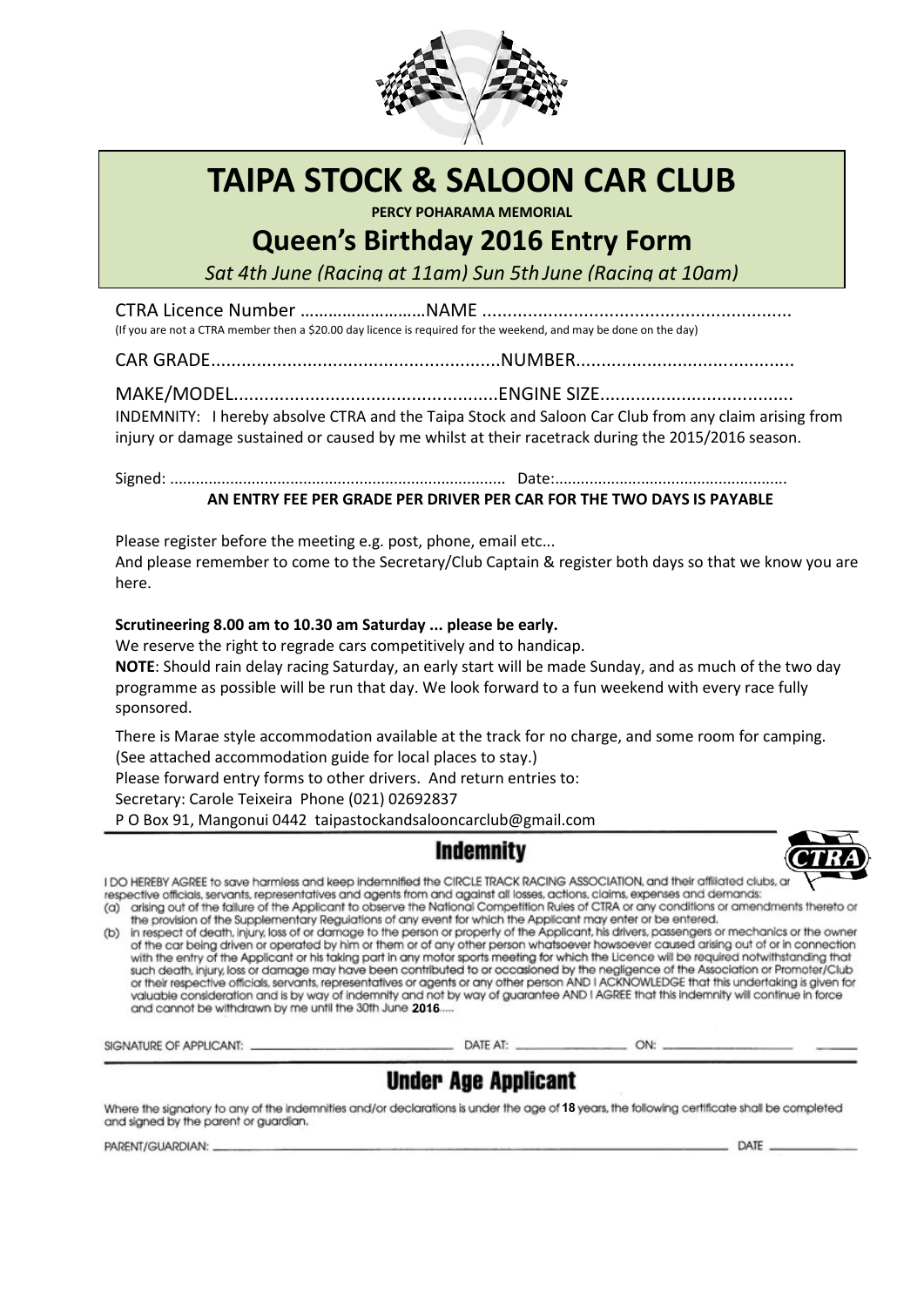# **Information**

Please come and register both days so that we know you are here, and can enter you in the grid placings. This is done at the PA box, each day. When doing so every driver must bring up their SNZ/CTRA Licence, Vehicle Log Book, overalls, helmet, neck brace and gloves to be checked.

Scrutineering 8.00 am to 10.30 am Saturday - **please be early**. We reserve the right to re-grade cars competitively and to Handicap. **NOTE:** Should rain delay racing Saturday, an early start will be made Sunday, and as much of the two day programme as possible will be run that day. We look forward to a fun weekend.

There is Marae style accommodation available at the track for no charge, and some room for camping. Below is a list of accommodation options that may help, & some information about the weekend.

The Club run a courtesy van from the track each day, which will take you to your place of rest and back again as far south as HiHi Beach and north as far as Cape Karikari Peninsular Parade.

There is security at the track all weekend so leave your car at the track from Friday night if you wish and catch the van.

For those of you who are regulars to Queens Birthday you will appreciate that this is a full on weekend. So to help the committee organise the weekend we would appreciate early registrations.

There will be meals, entertainment and Prize Giving each night.

Please register by 20th May 2016. If you bring it, you can race it! Grades may be combined. **The main grades that this will affect will be Ladies Super, Ladies Limited, Ladies B Grade, Men's Ladies Streetstocks, Open wheelers, Ministocks, Youth Saloons, Adult Ministocks, Six Shooters, and Super Stocks.** 

The Demo Derby Teams need to have five (5) cars to enter a team and must have their entries in by this date also. All demo cars need to be scrutineered as well.

The other grades that will be running are Men's Super Saloons, Men's Limited Saloons, Men's B Grade, Men's & Ladies Production, Men's & Ladies C Grade, Men's & Ladies Standard Stockcars, Mens Modifieds, Jalopies, ATVs, Open Wheelers, and Midgets.

Taipa is a Left hand track. Apart from feature races all races will be 8 laps. Racing is conducted under CTRA rules.

All drivers must have a minimum of a **Restricted** car licence, except Youth Saloons, ¼ Midgets and Youth Ministocks.

The only people permitted in the flag box are the Starter and the Lap scorers. The other area that needs to be mentioned is the PA box. The only people permitted in the PA box are Executive members and the PA persons.

#### **Our Grade rules:**

Please see CTRA rule book for the rules on all grades. Grade rules are available from CTRA website: http://www.freewebs.com/nzctra